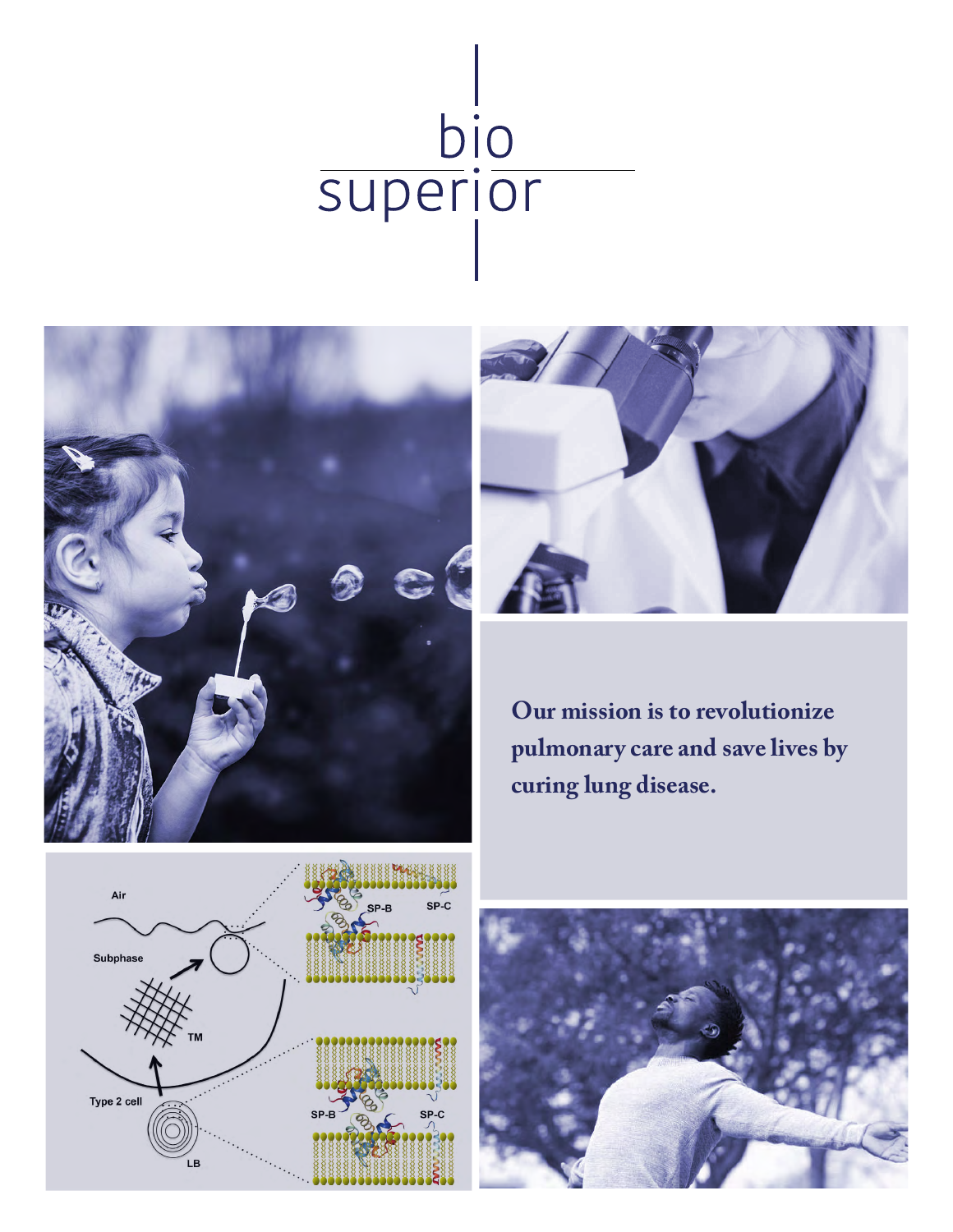### **Contact Information**

Russ Lehrman, PhD Los Altos, CA 94024 650.969.0206 [russ@bio-superior.com](mailto:russ%40bio-superior.com?subject=)

### **Industry**

Biotherapeutics/ Respiratory Disease

#### **Development Stage Preclinical**

**Year Founded** 2017 (company pivot 2019)

### **Size of Team**

4

### **Funding**

NSF I-Corps Grant: #1917312 March of Dimes Grants: #23-FY20-221 #23-FY21-12

### **Patents**

US 8,420,080 "Methods For Treating Adult Respiratory Distress Syndrome" "Surfactant Treatment Compositions", PCT/US21/55333

### **Law Firm**

Morrison Foerster LLP

## **Website**

[www.bio-superior.com](http://www.bio-superior.com )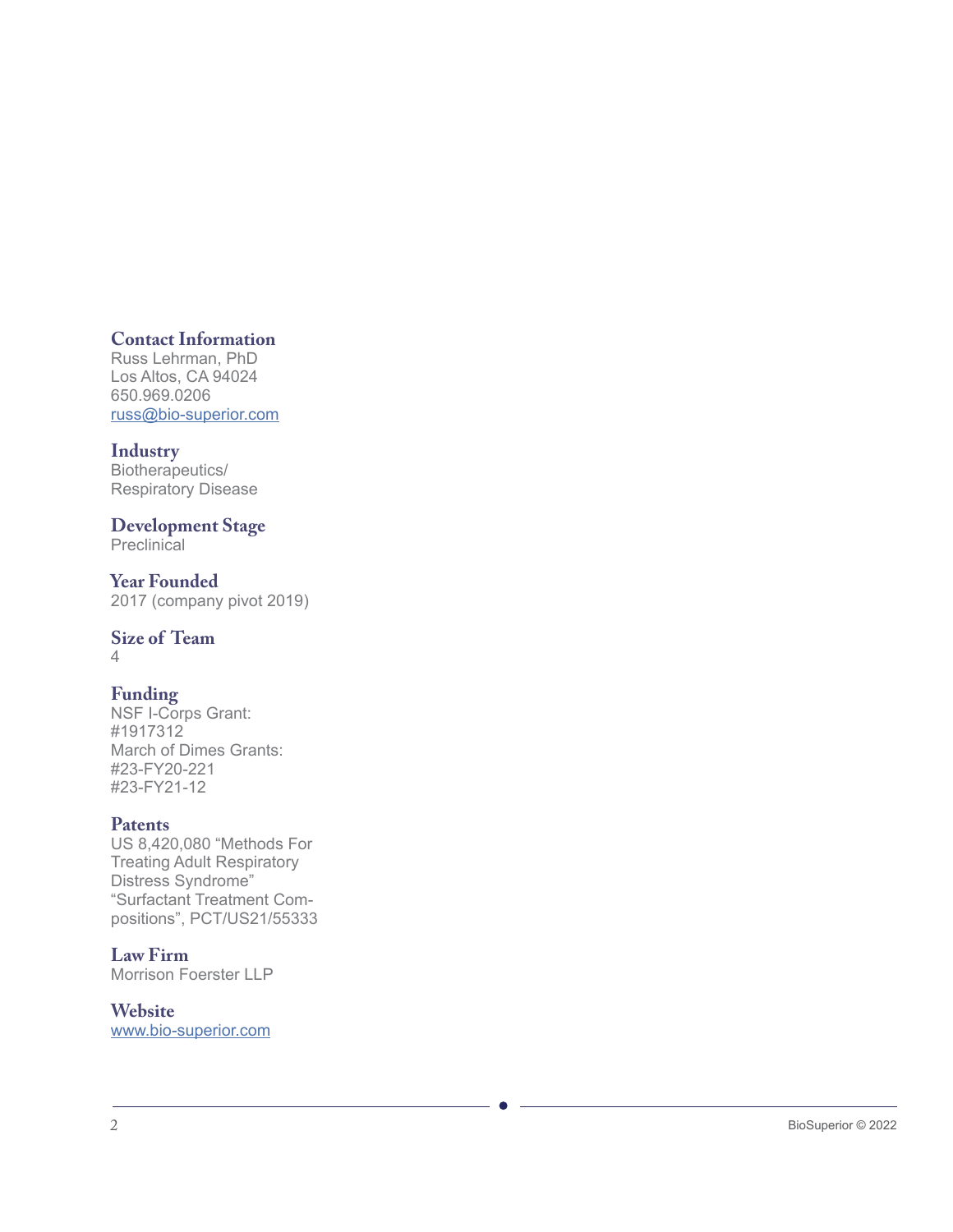

**Russ Lehrman** CEO

## A Word From the CEO

Watching someone struggling to breathe is a harrowing thing to see. BioSuperior, a therapeutics company, is innovating new treatments for serious respiratory disease in pre-term infants and adults.

Our passion is driven by personal experience. One of my nephews, Everitt, was born at 7 ½ months and because he was pre-term, he developed Neonatal Respiratory Distress Syndrome (NRDS). My mother-in-law, Cindy, died in her mid-50s due to Acute Lung Injury (ALI). In both cases, a key substance called "lung surfactant" caused their illnesses. Everitt's lungs were too young to make lung surfactant, and, in Cindy's case, inflammation destroyed her lung surfactant.

Our team has tremendous experience in the complementary areas needed for developing new drugs and is backed up by advisors with long experience in respiratory R&D.

BioSuperior will revolutionize care, shifting the course of action from management, to cure and repair.

We invite you to join us in our endeavor to create life changing cures for lung disease.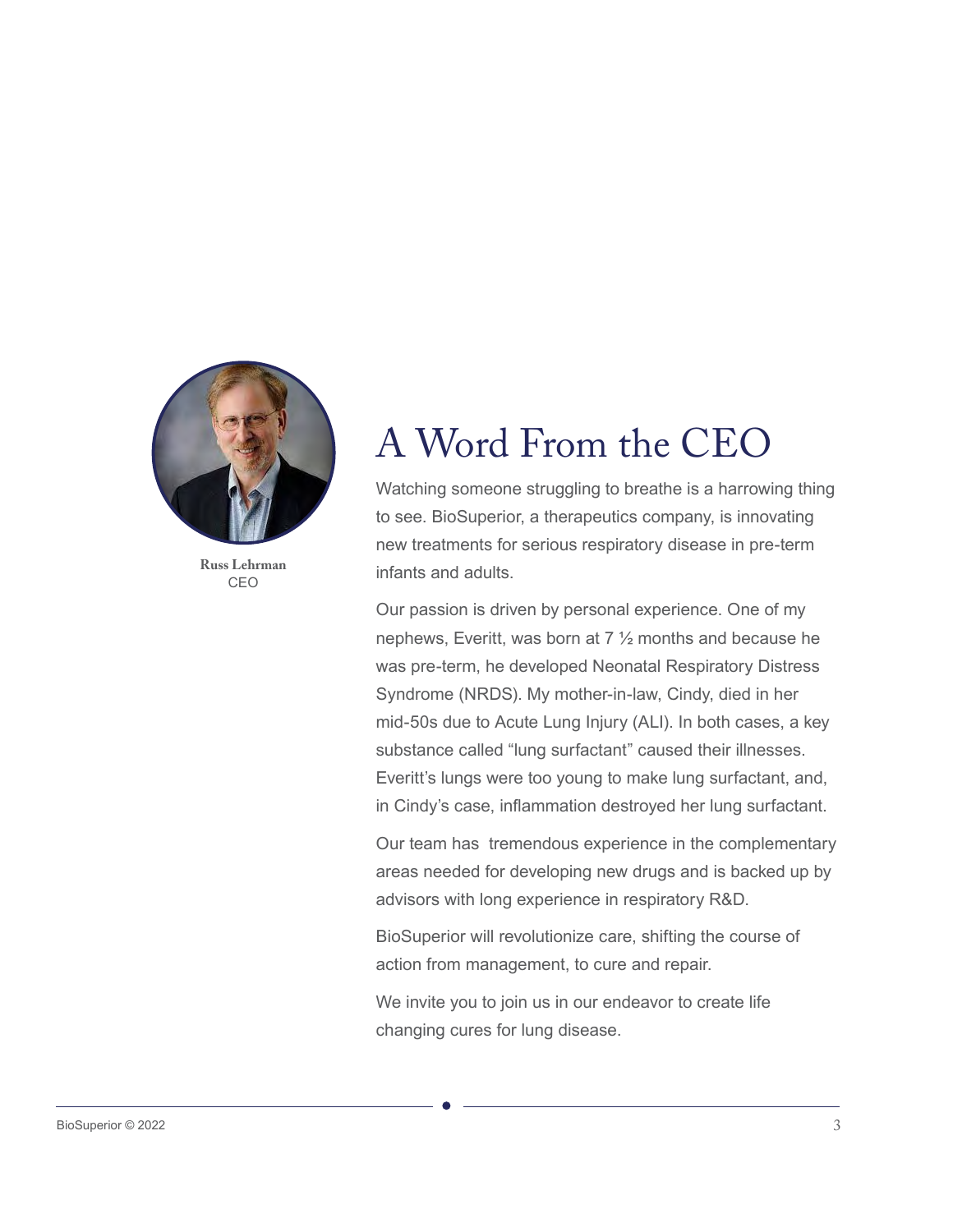# The Problem



Respiratory disease is the fourth leading cause of death, behind heart disease, cancer and accidents.

Each year in the United States, 200,000 adults develop Acute Lung Injury (ALI). In addition, 60,000 pre-term infants are born with Neonatal Respiratory Distress Syndrome (NRDS). A significant percentage of these babies also develop Bronchopulmonary Dysplasia (BPD).

### **About 40% of ALI patients and more than 20% of babies suffering from BPD succumb to these diseases**1,2.

ALI and NRDS are characterized by insufficient lung surfactant, a natural compound that coats lung tissue and enables proper lung function. ALI patients have damaged, porous lung tissue, leading to loss of lung surfactant and fluid accumulation in the lungs.

Without proper treatment, patients suffocate.

<sup>1.</sup> Williams GW et al., Acute Respiratory Distress Syndrome. Anesthesiology (2021) 2. Lapcharoensap W et al., Hospitalization costs associated with Bronchopulmonary Dysplasia in the first year of life. J Perinat. (2020)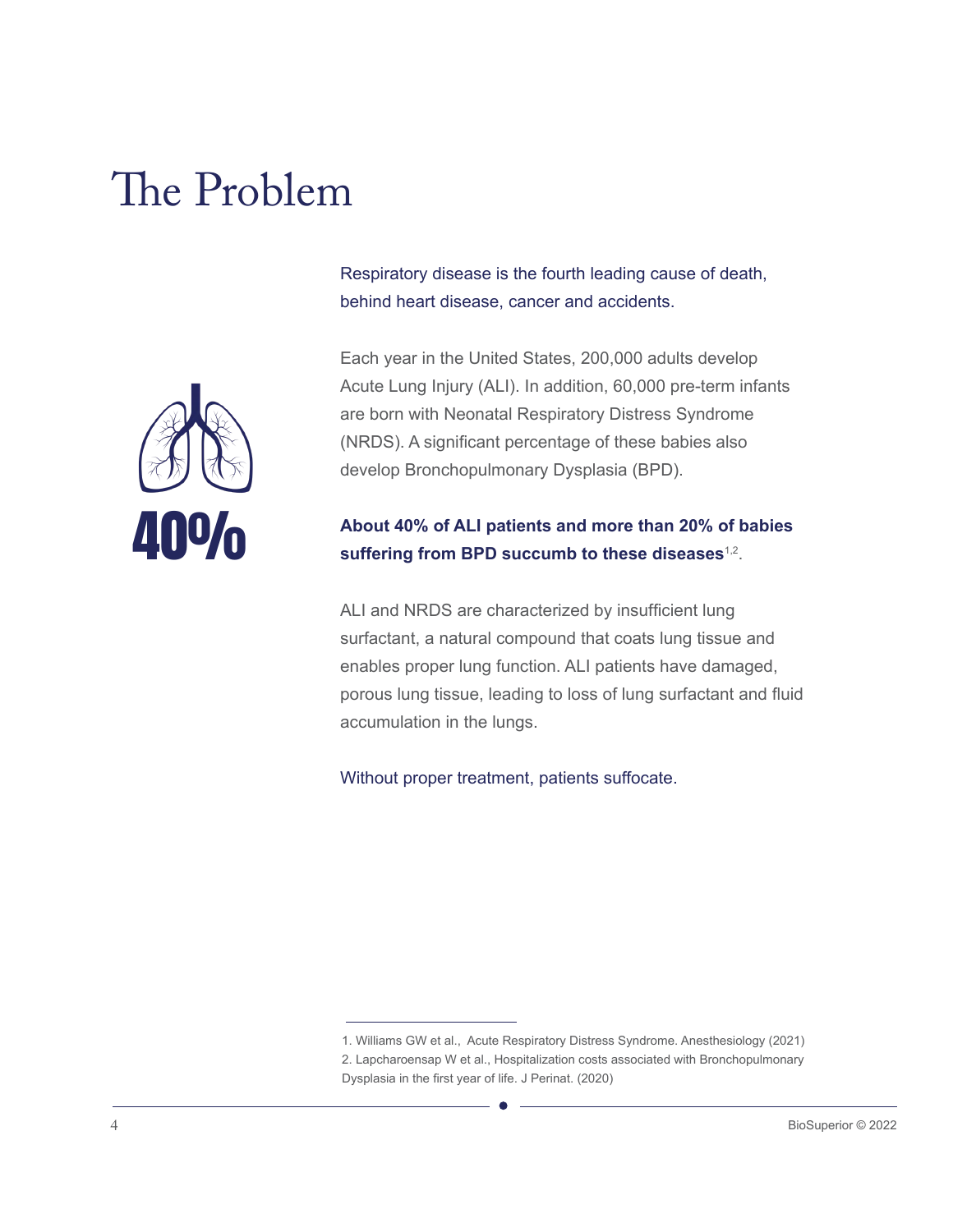Infants with NRDS do not yet produce sufficient lung surfactant, which leads to inflammation and development of BPD.

In addition to the loss of life, **ALI and NRDS are costing the U.S. healthcare system more than \$20B3 and \$10B4 per year**, respectively. With COVID, the death toll and cost due to ALI has risen exponentially. Growing exposure to smoke, \$30B

> There is no cure for these diseases, despite decades of research and serious investment.

these numbers even more.

smog and other environmental factors promise to compound



<sup>3.</sup> Boucher PE et al., The Cost of ARDS. Chest (2021)

<sup>4.</sup> Beam AL et al., Estimates of healthcare spending for preterm and low-birthweight infants in a commercially insured population: 2008-2016. J Perinatol. (2020)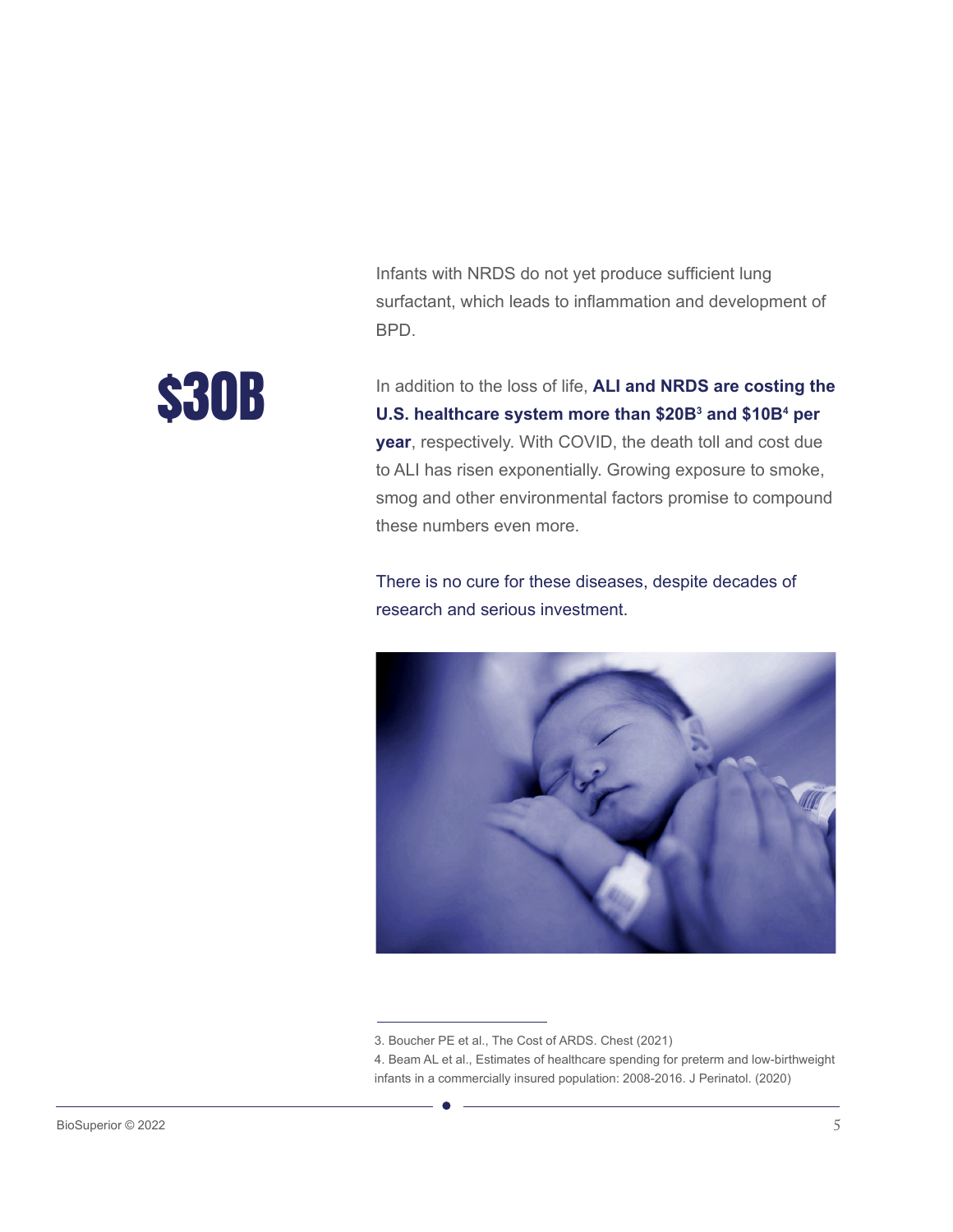# The Solution

We are developing cost-effective, non-invasive, and easily accessible technologies to cure lung disease and repair damaged lung tissue.

We have bio-engineered a prototype synthetic pulmonary surfactant, **BioSURF™** that coats normal lung tissue. When combined with medications that reduce inflammation, **BioSURF™** helps restore normal lung function. It can be administered to the lung directly, or as an aerosol. No other synthetic surfactant exists.



### **Technology #1**

The composition of lung surfactant is unique.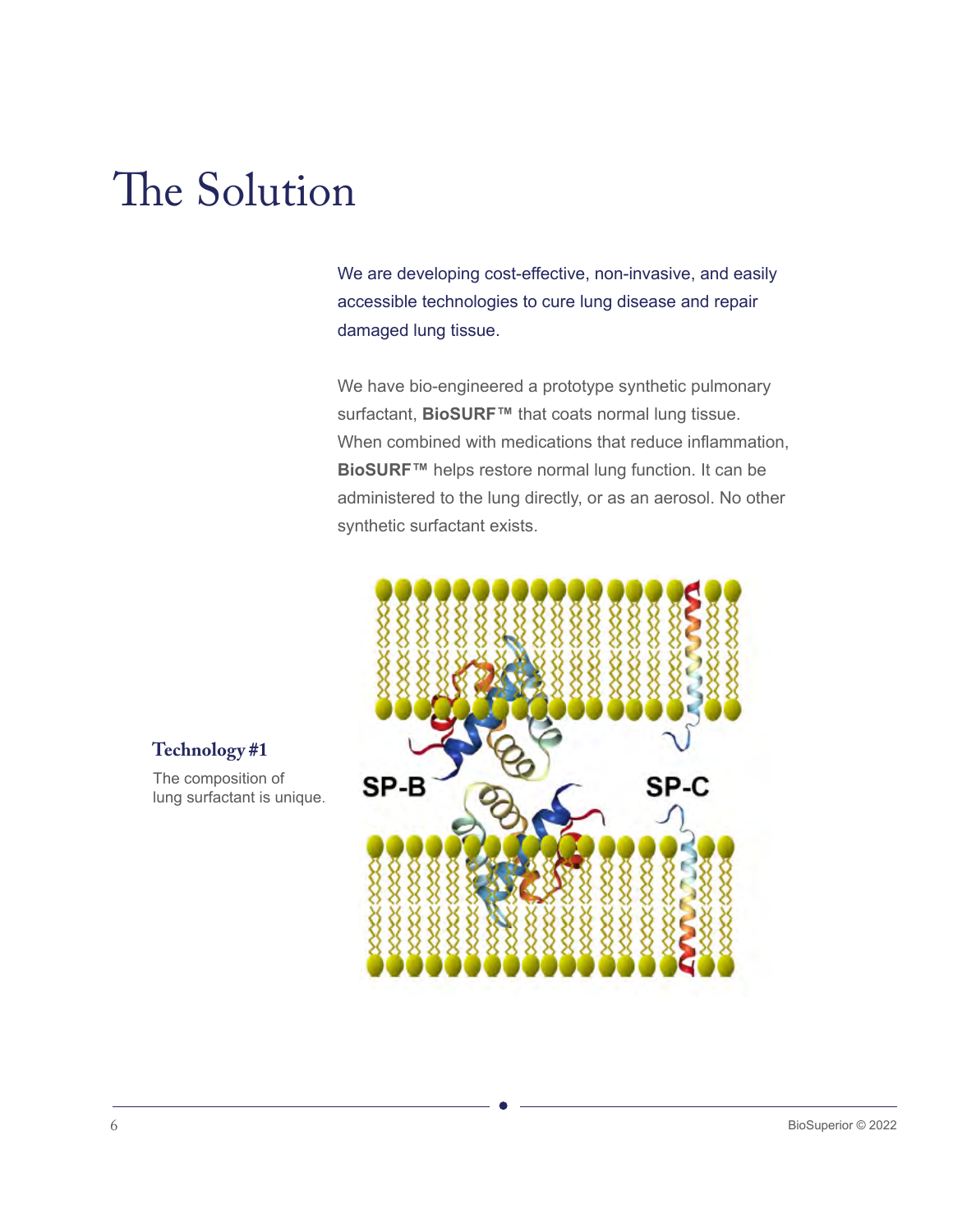We are also developing a gene-delivered therapeutic that halts disease progression and repairs damaged lung tissue in ALI.

Our gene therapy can be administered directly to the lung by itself or in combination with the lung surfactant.

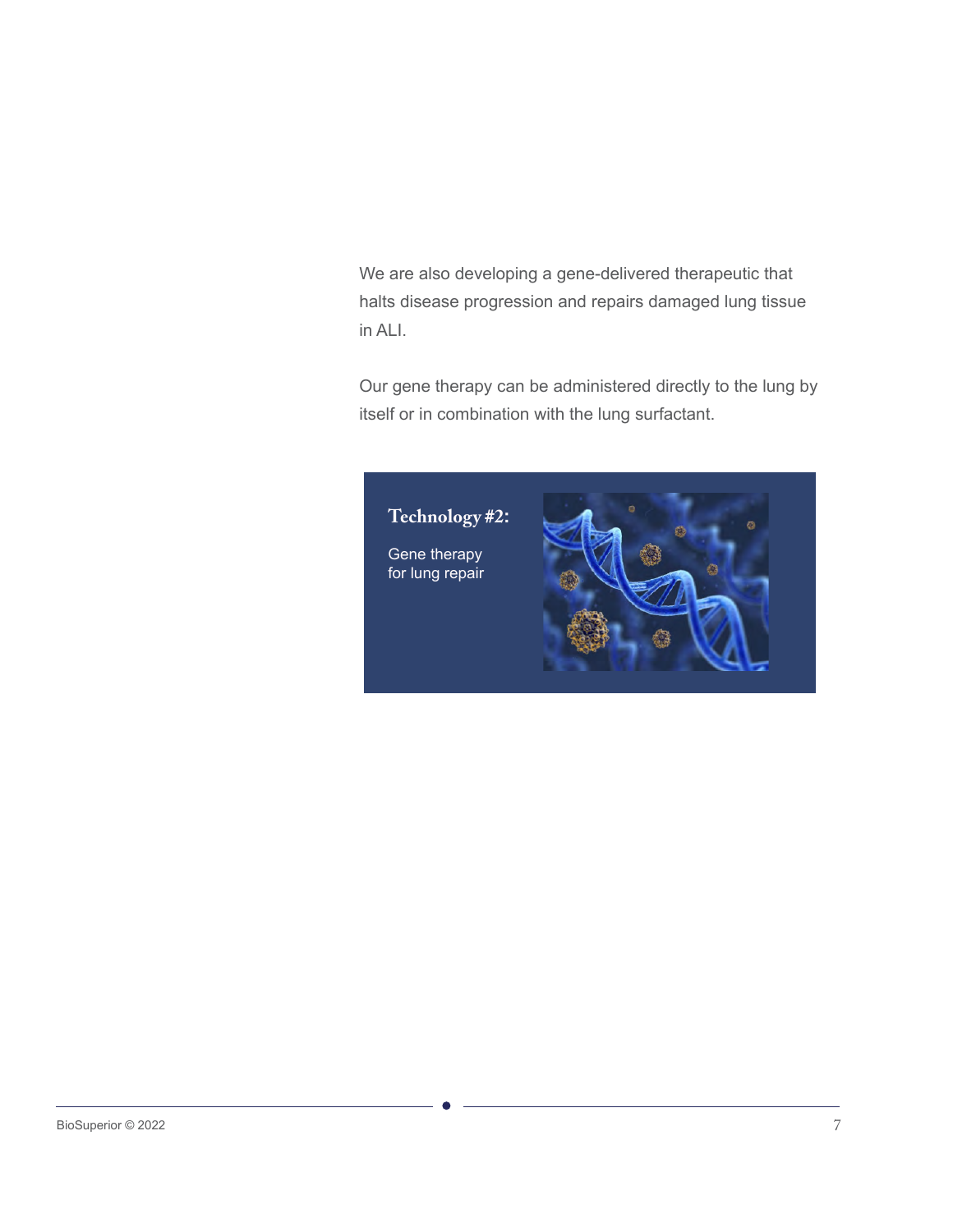# Business Strategy

We will initiate clinical trials on our synthetic pulmonary surfactant, **BioSURF™**, and gene therapeutic and identify a strategic partner to help us complete clinical development and commercialize the products.

Beyond the pulmonary field, we expect that our technology platforms will be applicable to the treatment of other illnesses related to the microvasculature, including hemorrhagic stroke and chronic kidney disease. In the US, over 100,000 people die of hemorrhagic stroke<sup>5</sup> and 37 million are afflicted with chronic kidney disease<sup>6</sup> each year.

#### **Progress to Date**

Since the inception of the company, we have garnered \$500,000 in funding, including grants from March of Dimes and NSF I-Corps, secured two patents for the development of our prototype synthetic pulmonary surfactant, **BioSURF™**, and started animal model testing. We will raise additional funds to continue product development and conduct clinical trials for **BioSURF™** and our gene therapeutic.

<sup>5.</sup> US Department of Health and Human Services. How many people are affected by/at risk for stroke? [https://www.nichd.nih.gov/health/topics/stroke/conditioninfo/](https://www.nichd.nih.gov/health/topics/stroke/conditioninfo/risk/ )  [risk/](https://www.nichd.nih.gov/health/topics/stroke/conditioninfo/risk/ )

<sup>6.</sup> Centers for Disease Control and Prevention. Chronic Kidney Disease in the United States, [https://www.cdc.gov/kidneydisease/publications-resources/ckd](https://www.cdc.gov/kidneydisease/publications-resources/ckd-national-facts.html)[national-facts. html2021](https://www.cdc.gov/kidneydisease/publications-resources/ckd-national-facts.html)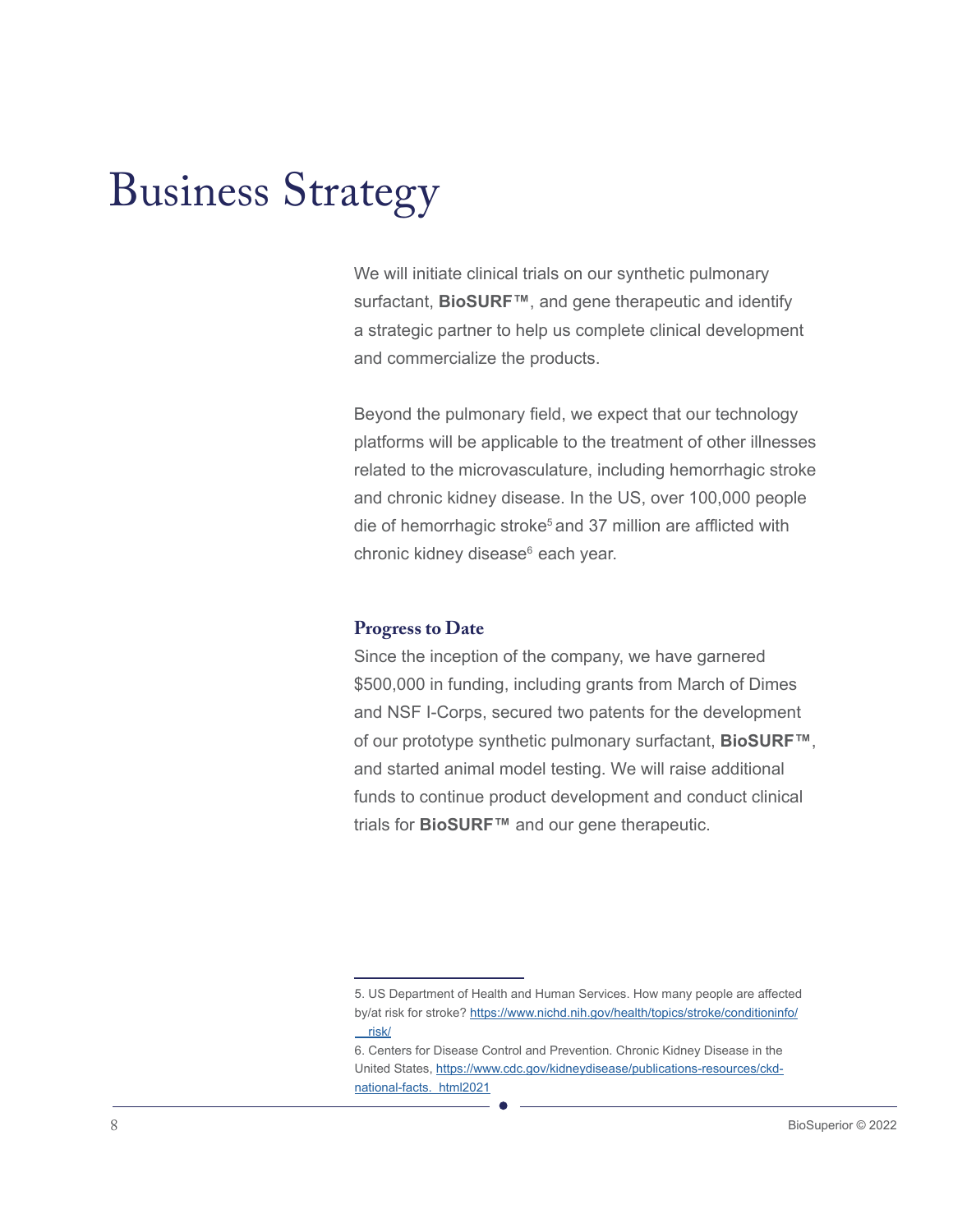## Our Team and Advisors



**Russ Lehrman, PhD** President & Founder Co-founder of SnapDNA [LinkedIn](http://www.linkedin.com/in/russ-lehrman-352b1/)

**Jahar Bhattacharya, MD, DPhil** Professor of Medicine Division of Pulmonary and Critical Care Columbia University Medical College Bhattacharya Jahar | [LinkedIn](https://www.linkedin.com/in/bhattacharya-jahar-2b2706136?lipi=urn%3Ali%3Apage%3Ad_flagship3_profile_view_base_contact_details%3BYVRKgZhESdKdEesa5cHPUQ%3D%3D)



**Lucia Mokres, DVM** VP of Clinical and Regulatory Affairs CMO EpiBiome Mentor – NSF & BRAID Innovation **Corps [LinkedIn](http://www.linkedin.com/in/luciamokres/)** 

**Jeffrey Whitsett, MD** Section Chief, Division of Neonatology, Cincinnati Children's Hospital Professor, University of Cincinnati Department of Pediatrics Jeffrey Whitsett | [LinkedIn](https://www.linkedin.com/in/jeffrey-whitsett-860a91105/)



**Hong Zhao** Senior Director of Chemistry, Manufacturing and Controls **[LinkedIn](http://www.linkedin.com/in/hong-zhao-7b31555/)** 

**Elizabeth Redente, PhD** Associate Professor National Jewish Health Division of Cell Biology Elizabeth F. Redente, PhD P[rofile](https://som.ucdenver.edu/Profiles/Faculty/Profile/22523)



**Ehud Goldin, PhD** VP of Biology [LinkedIn](http://www.linkedin.com/in/medresearchexpert/)

**James Bridges, PhD** Associate Professor National Jewish Health Division of Pulmonary & Crit Care James P. Bridges | [LinkedIn](https://www.linkedin.com/in/james-p-bridges-531a4884/)

> **John Patton, PhD**  Founded Nektar Founder, Dance Pharma John Patton | [LinkedIn](https://www.linkedin.com/in/john-patton-7421545/)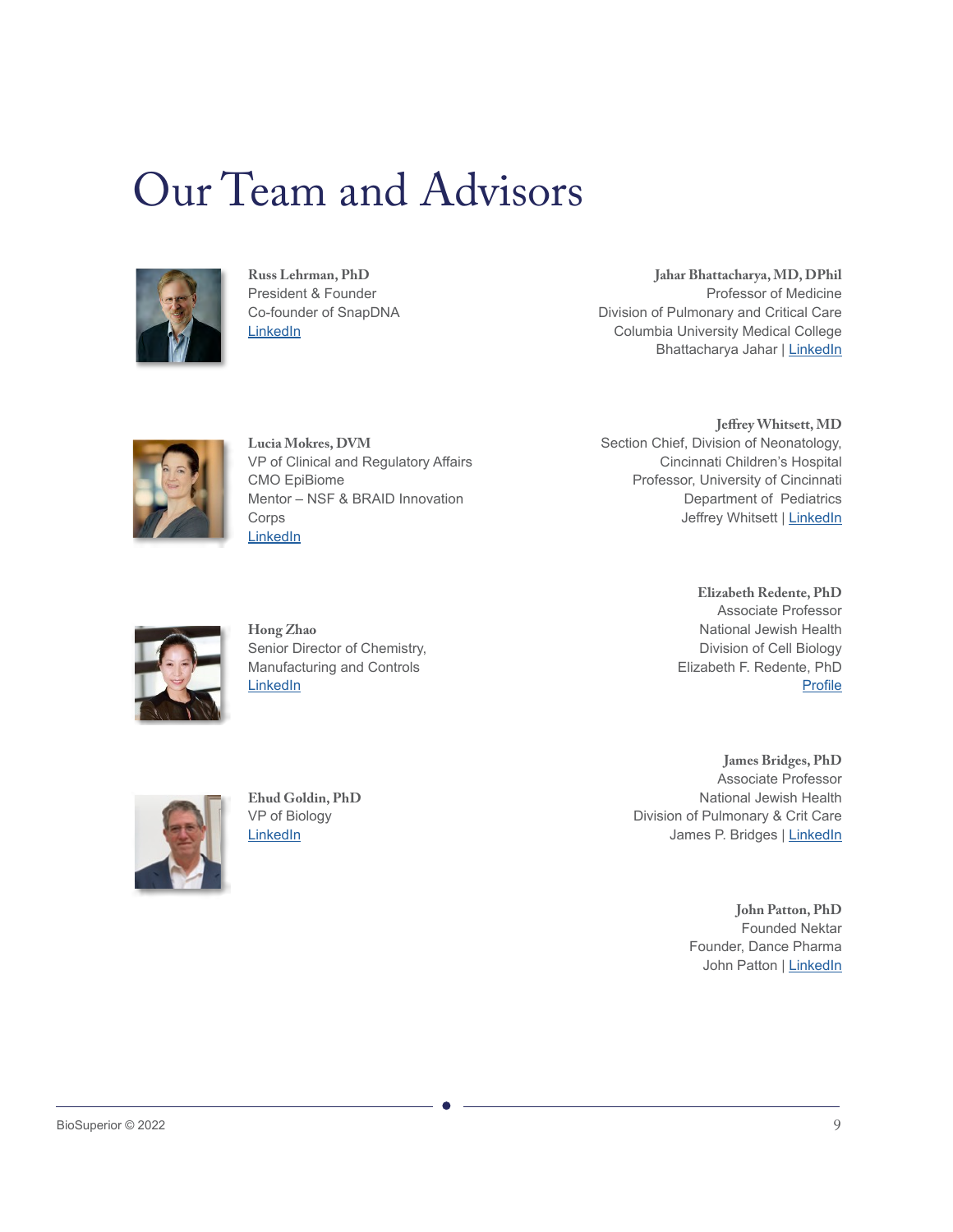# $FAOs$

## **Why is now a good time to invest in the pulmonary care industry and BioSuperior?**

New lung pathogens (e.g., COVID variants) and environmental problems (e.g., smoke inhalation from wildfires, military burn pits, etc.) will continue to increase the number of patients with serious lung illness.

In 2021, the number of patients dying from lung disease rivaled deaths due to heart disease and cancer. There is heightened public awareness of these new lung pathogens and environmental problems. Gene therapy is an exciting new treatment modality and has tremendous potential for the treatment of lung disease. And the use of lung surfactant to deliver lung therapeutics is expected to enable breakthroughs in the treatment of serious lung disease.

### **How will the funds be used and what are your immediate next steps?**

We will use the funds over the next year to establish our gene therapy product candidate for the repair of injured lung tissue in Acute Lung Injury. This gene enables lung cells to

make a protein that is a key component of the "glue" that naturally adheres neighboring cells to form intact alveoli. We will test the ability of our gene therapy to repair lungs in animal models. In parallel, we will continue working on our prototype synthetic pulmonary surfactant, BioSURF™ through our secured grants.

#### **What is unique about BioSuperior?**

Our technology is unique as our gene therapy candidate has a unique mechanism of action for the treatment of lung disease. It is not an antiviral or anti-inflammatory therapeutic. Instead, the treatment targets tissue repair as demonstrated by fundamental science and animal studies. And gene has been shown to produce protein for months, much longer than other delivery mechanisms. Since our lung surfactant drug-delivery platform is synthetic, it will be scalable and useful in a number of applications.

All of our drugs are localized to the site of action, thus limiting toxic side effects.